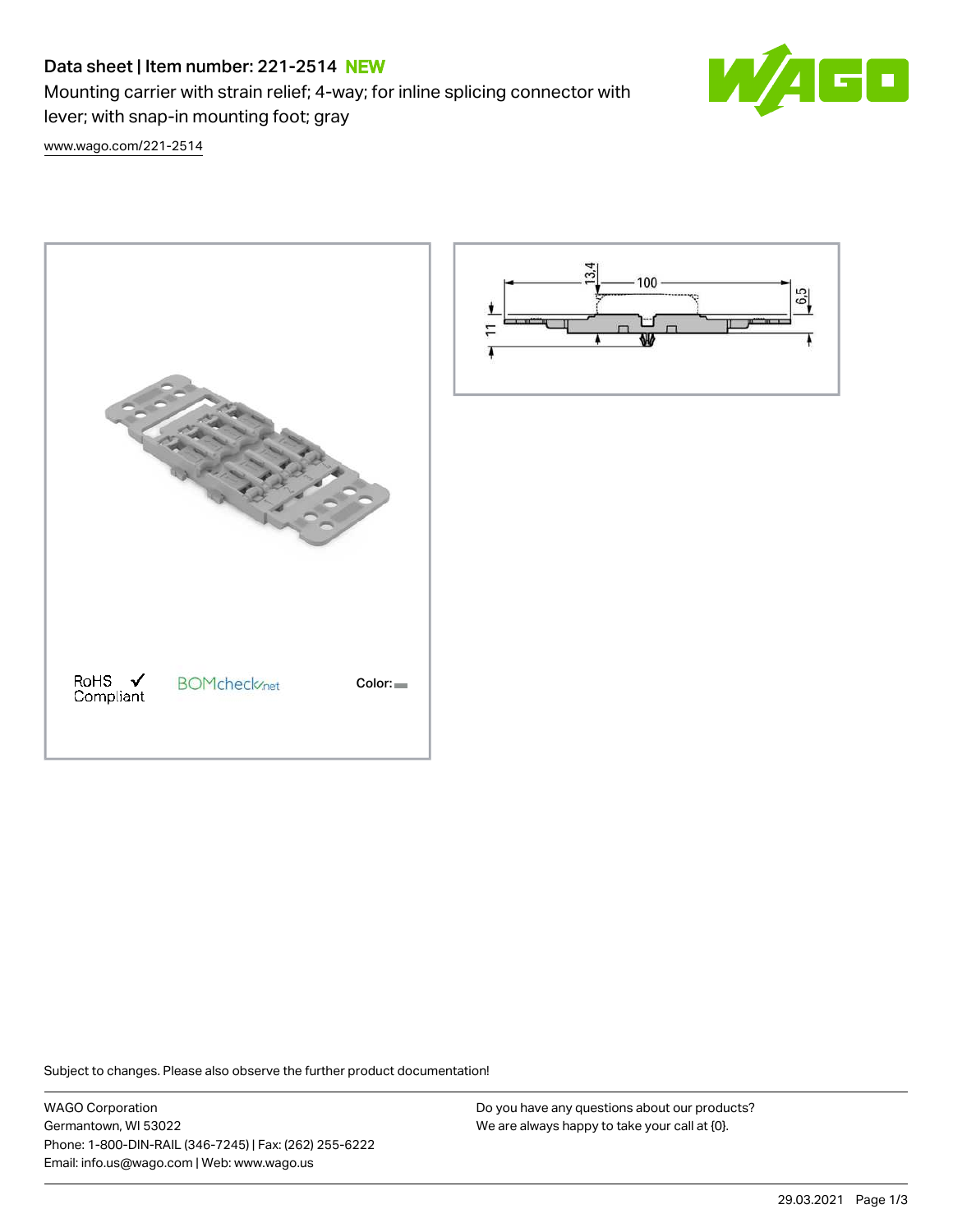[www.wago.com/221-2514](http://www.wago.com/221-2514)





### Data Physical data

| Width                   | 38.8 mm / 1.528 inch |
|-------------------------|----------------------|
| Height from the surface | 6.5 mm / 0.256 inch  |
| Depth                   | 100 mm / 3.937 inch  |

## Material data

| Color | arov |
|-------|------|
| Weiał |      |
| ່.    | .    |

#### Commercial data

| Packaging type        | <b>BOX</b>    |
|-----------------------|---------------|
| Country of origin     | CΝ            |
| GTIN                  | 4055144066579 |
| Customs tariff number | 39269097900   |

#### Compatible products

assembling

Item no.: 209-119

Subject to changes. Please also observe the further product documentation!

WAGO Corporation Germantown, WI 53022 Phone: 1-800-DIN-RAIL (346-7245) | Fax: (262) 255-6222 Email: info.us@wago.com | Web: www.wago.us

Do you have any questions about our products? We are always happy to take your call at {0}.